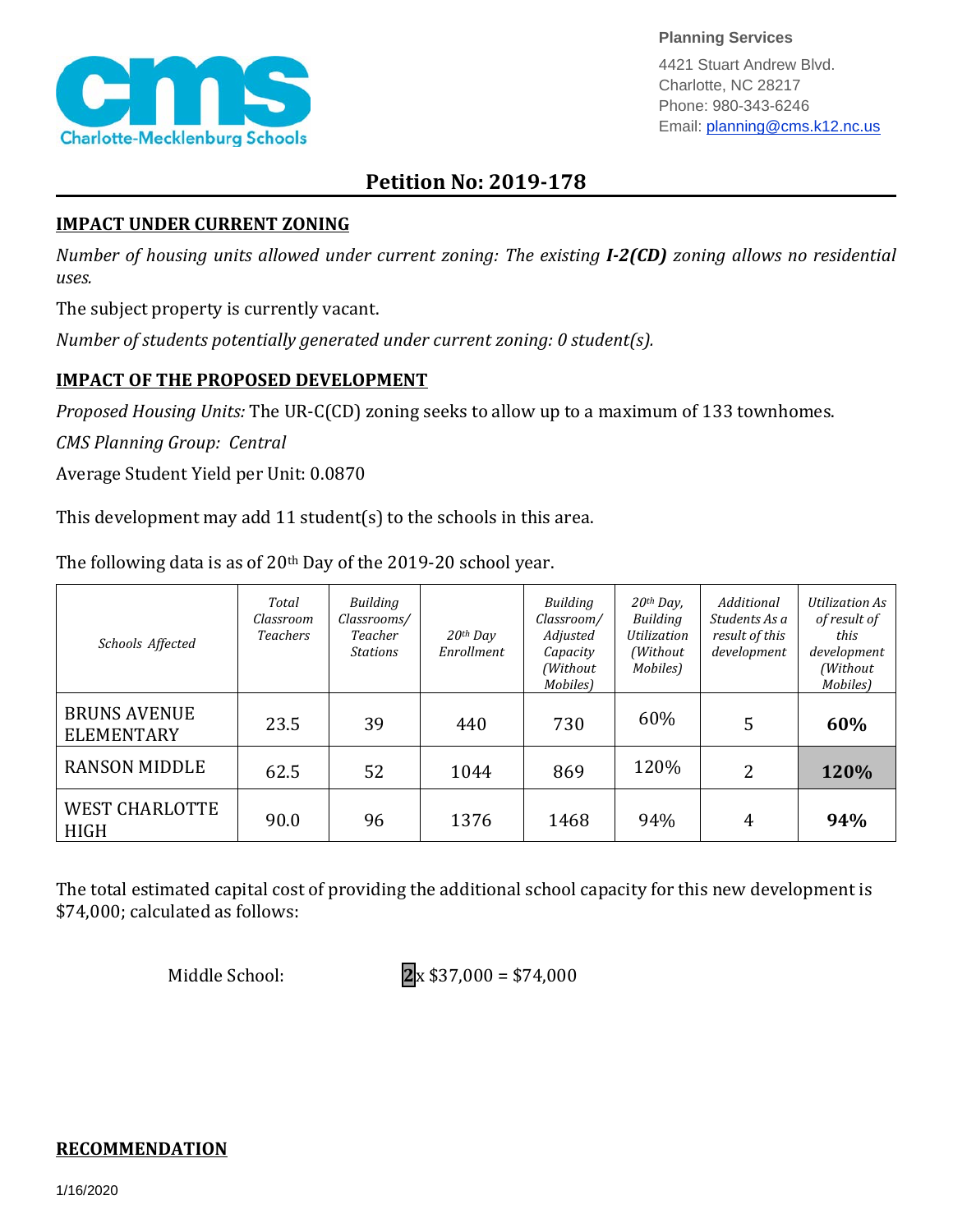

4421 Stuart Andrew Blvd. Charlotte, NC 28217 Phone: 980-343-6246 Email: planning@cms.k12.nc.us

Adequacy of existing school capacity in this area is a significant problem. We are particularly concerned about a rezoning case where school utilization exceeds 100% since the proposed development may exacerbate the situation. Approval of this petition may increase overcrowding and/or reliance upon mobile classrooms at the school(s) listed above.

Applicants are encouraged to contact us in advance of their project submittals to inform CMS of their prospective impacts and discuss mitigation alternatives.

In the Central Planning Group, the projected student impact from approved rezonings from January 2017 to present is **912** students.

| <b>Planning</b> | <b>Petition</b> | Projected       | <b>Petitioner</b>                                  | <b>Approval Date</b> |
|-----------------|-----------------|-----------------|----------------------------------------------------|----------------------|
| Group           |                 | <b>Students</b> |                                                    |                      |
| Central         | 2016-076        | $\mathbf{1}$    | The Drakeford Company                              | 2017-04-17           |
| Central         | 2017-017        | $\overline{4}$  | NODA Terrace, LLC                                  | 2017-04-17           |
| Central         | 2017-032        | 158             | <b>Alliance Residential Company</b>                | 2017-04-17           |
| Central         | 2017-041        | 307             | Charlotte Tryon Hills Partners, LLC                | 2017-05-15           |
| Central         | 2017-012        | $\overline{4}$  | The Drakeford Company                              | 2017-05-22           |
| Central         | 2017-034        | $\mathbf{1}$    | Saussy Burbank, LLC                                | 2017-07-17           |
| Central         | 2017-080        | 119             | Griffith Equities, LLC and E.C Griffith<br>Company | 2017-09-18           |
| Central         | 2017-070        | $\mathbf{1}$    | Saussy Burbank, LLC                                | 2017-09-25           |
| Central         | 2015-093        | 25              | 1351 Woodlawn (Melrose), LLC                       | 2017-10-16           |
| Central         | 2017-101        | $\overline{2}$  | <b>Optimist Park Partners, LLC</b>                 | 2017-12-18           |
| Central         | 2017-162        | $\overline{4}$  | Craig Calcasola                                    | 2018-02-19           |
| Central         | 2017-173        | 33              | <b>RAM Realty Advisors</b>                         | 2018-02-19           |
| Central         | 2017-164        | 89              | <b>Pedcor Investments</b>                          | 2018-04-16           |
| Central         | 2017-183        | $\mathbf{1}$    | Hopper Communities, Inc.                           | 2018-05-21           |
| Central         | 2018-008        | 3               | The Drakeford Company; Saussy                      | 2018-05-21           |
|                 |                 |                 | Burbank, LLC                                       |                      |
| Central         | 2018-016        | $\mathbf{1}$    | Michael Loeb                                       | 2018-06-18           |
| Central         | 2018-018        | $\overline{2}$  | Unique Southern Estates, LLC                       | 2018-06-18           |
| Central         | 2017-203        | 20              | South End West Syndicate, LLC                      | 2018-07-16           |
| Central         | 2018-036        | $\mathbf{1}$    | No Fear Investments, LLC                           | 2018-07-16           |
| Central         | 2018-057        | 5               | <b>Shea Homes</b>                                  | 2018-09-24           |
| Central         | 2018-060        | 3               | <b>Eid Refaey</b>                                  | 2018-09-24           |
| Central         | 2018-023        | $\mathbf{1}$    | Jason Idilbi                                       | 2018-10-15           |
| Central         | 2017-168        | $\mathbf{1}$    | J.S. & Son's Construction Company,<br><b>LLC</b>   | 2018-11-19           |
| Central         | 2018-099        | 6               | <b>Shea Homes</b>                                  | 2018-12-17           |
| Central         | 2018-112        | $\mathbf{1}$    | Michael Loeb                                       | 2018-12-17           |
| Central         | 2018-111        | 9               | David Weekley Homes                                | 2019-01-22           |
| Central         | 2018-135        | $\overline{4}$  | <b>Woodlawn Station Holdings LLC</b>               | 2019-03-18           |
| Central         | 2018-097        | $\overline{4}$  | <b>Stamatis Tsilimos</b>                           | 2019-04-15           |